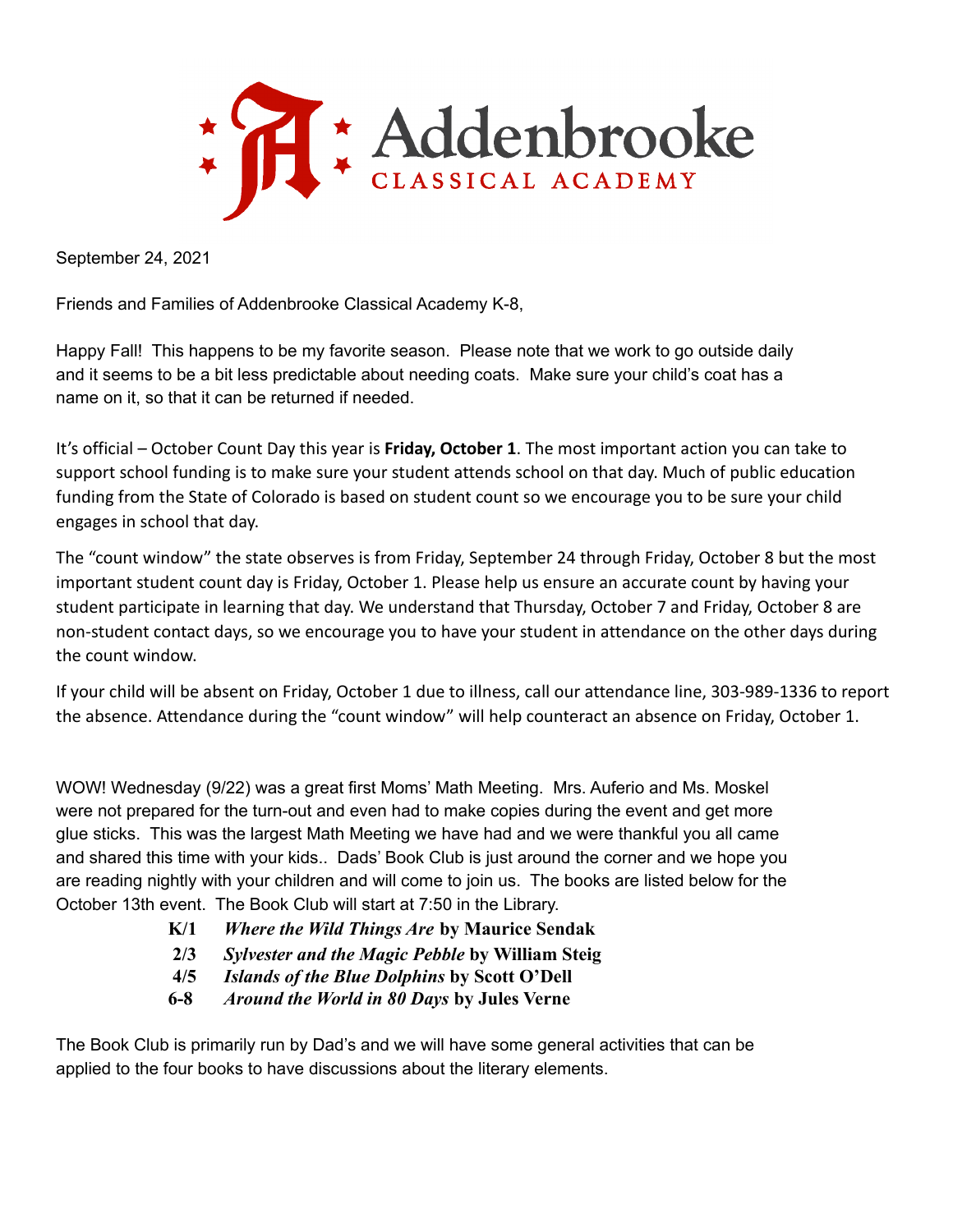The PACS has asked me to share a link for a service project. Please see below:

As part of our staff appreciation gift from the last school year we are gifting a Geodome to the school, in order to construct it we will need help leveling the ground in the spot where we want to build. The Geodome will be used as an outdoor classroom, as well as part of the nature study and science classes. <https://www.signupgenius.com/go/8050D4CAAAB2AA1F94-pacs>

## The Mustang Mini Marathon is coming!!!!

Our 7<sup>th</sup> annual Mustang Mini Marathon is Monday, September 27<sup>th</sup>!

The down and dirty details:

- Monday, September 27<sup>th</sup> time schedules coming next week
- This is the biggest fundraiser that PACS will do this year. Funds will go towards solar lights for the flags at the K-8 Campus, a flag and flagpole for the High School Campus, and general PACS operating funds for the year.
- K-5 will run  $\frac{1}{4}$  of the field, 6-8 will run  $\frac{1}{2}$  of the field
- Pledges can be per lap or a flat donation
- Just like last year, High School will be able to make a donation and still get SWAG, but will not be running due to schedule constraints
- PRIZES!!!
	- Students will have the opportunity to earn prizes based on how many pledges they collect. The prizes are cumulative so, for example, if they collect \$60, they will earn the ball, shirt, and fanny-pack.
	- $\circ$  \$15 = Mustang hacky sack-style ball
	- o \$30 = Mustang Mini Marathon annual shirt (uniform acceptable)
	- $\circ$  \$60 = Mustang Mini Marathon fanny-pack
	- $\circ$  \$100 = Mustang Mini Marathon sweatshirt (uniform acceptable)
	- o Top Pledges = A one-year family membership to the Museum of Nature and Science or Denver Zoo (their choice)

Please see attachments for a detailed letter, as well as this year's pledge form. Please print out the pledge form and return it, with pledges by Friday, October 8<sup>th</sup>!